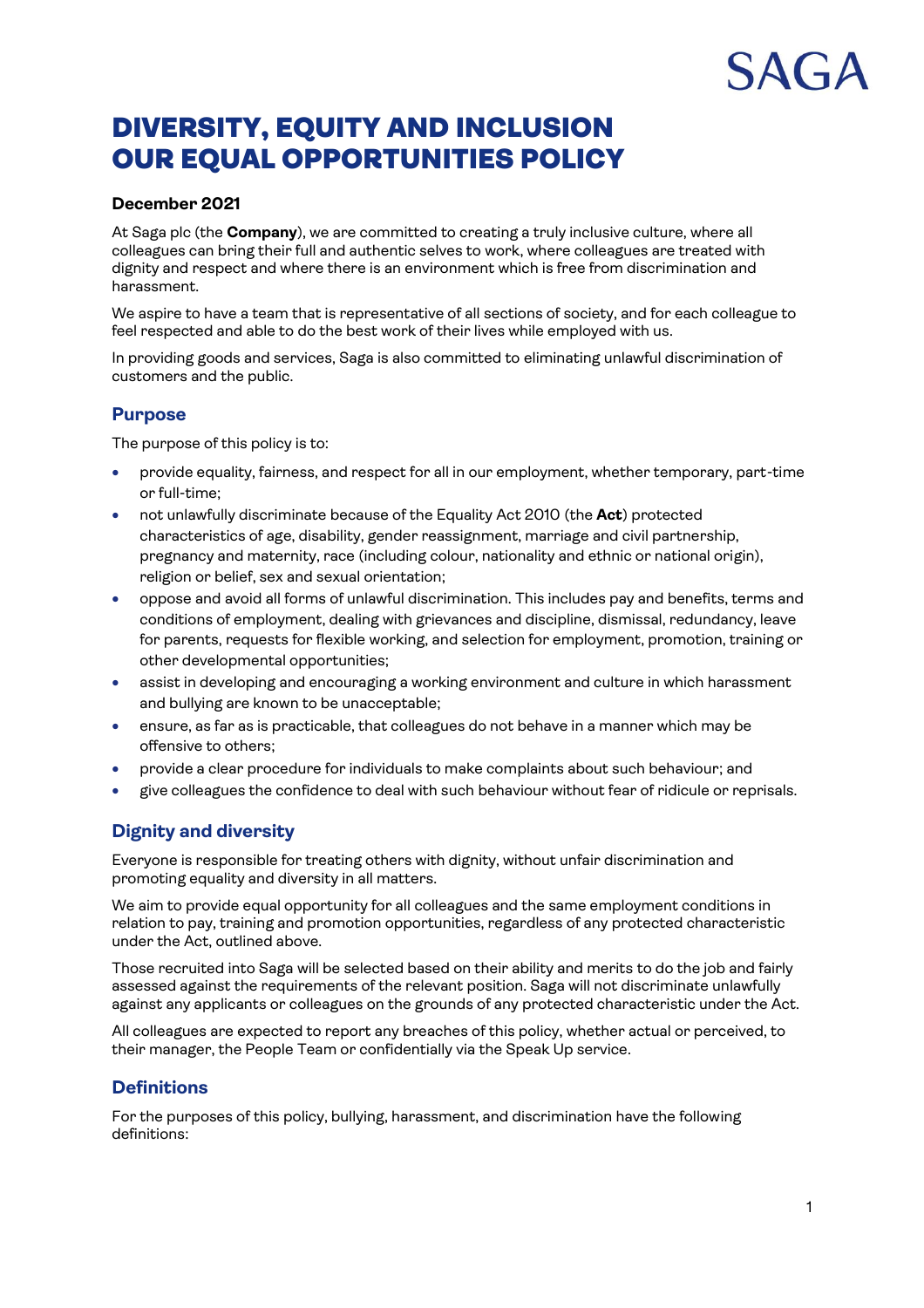

**Bullying** may be characterised as offensive, intimidating, malicious or insulting behaviour, or an abuse or misuse of power through means intended to undermine, humiliate, denigrate or injure the recipient.

**Harassment** is unwanted conduct which violates a person's dignity in the work environment or creates an intimidating, hostile, degrading, humiliating or offensive environment. It may be persistent or an isolated incident and relate to any protected characteristic under the Act. It may include physical contact ranging from touching to assault, verbal and written harassment through personal insults, offensive language, jokes, gossip, visual displays of posters, graffiti, name calling, or other action or comment if viewed as demeaning and unacceptable to the recipient. Harassment, or other less favourable treatment is unlawful.

The person making a complaint relating to bullying or harassment does not have be the person that the behaviour was directed at.

Examples of potentially unacceptable conduct include:

- spreading malicious rumours;
- ridiculing or demeaning an individual;
- excluding or victimising an individual;
- misusing power or position;
- making unwelcome sexual advances (for example, touching, standing too close, displaying offensive materials);
- making unwanted inappropriate comments via communications platforms (for example, Microsoft Teams, email and Workplace);
- making unwarranted threats about job security; and
- prevention of advancement (for example, blocking promotion or training opportunities).

**Discrimination** is any act which causes an individual to be directly, or indirectly treated less favourably on grounds of personal characteristics under the Act.

Failure to comply with the relevant legislation may render an individual liable to pay compensation or, in certain circumstances, subject to criminal prosecution.

## **The Company commits to:**

- encourage diversity, equity and inclusion in the workplace at all times;
- create a working environment free of bullying, harassment, victimisation and unlawful discrimination, promoting dignity and respect for all and where individual differences and the contributions of all colleagues are recognised and valued.

This commitment includes training managers and all other colleagues about their rights and responsibilities under the diversity, equity and inclusion policy. Responsibilities include colleagues conducting themselves to help the Company provide equal opportunities in employment and prevent bullying, harassment, victimisation, and unlawful discrimination. All colleagues should understand they, as well as the Company can be held liable for acts of bullying, harassment, victimisation and unlawful discrimination in the course of their employment against fellow colleagues, customers, suppliers and the public;

• take seriously complaints of bullying, harassment, victimisation and unlawful discrimination by fellow colleagues, customers, suppliers, visitors, the public and any others in the course of the Company's activities.

Such acts will be dealt with as misconduct under the Company's grievance and/or disciplinary procedures, and appropriate action will be taken.

Serious complaints could amount to gross misconduct and lead to dismissal without notice. Sexual harassment may amount to both an employment rights matter and a criminal matter, such as in sexual assault allegations. In addition, harassment under the Protection from Harassment Act 1997, which is not limited to circumstances where harassment relates to a protected characteristic, is a criminal offence;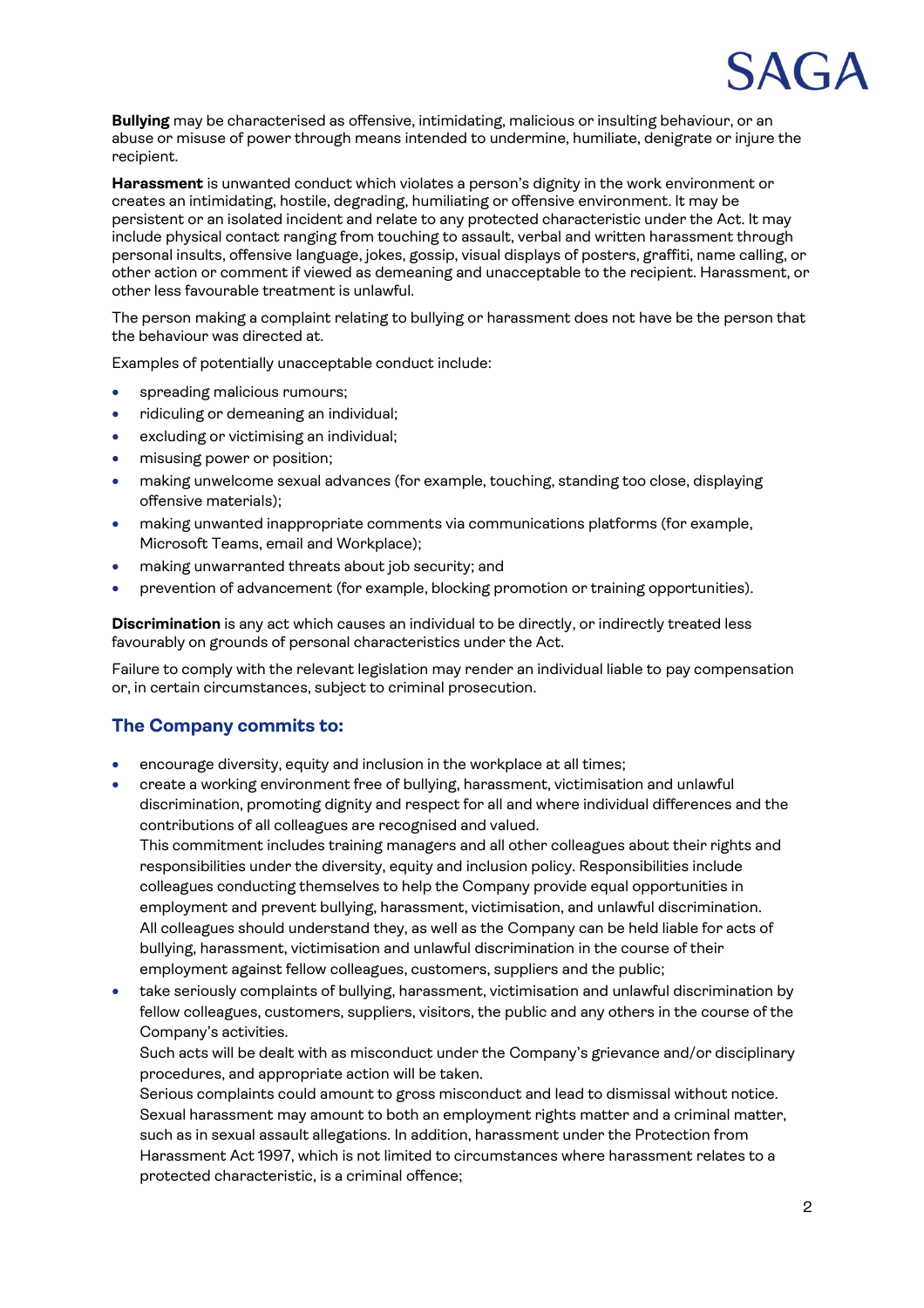

- make opportunities for training, development, and progress available to all colleagues, who will be helped and encouraged to develop their full potential, so their talents and resources can be fully utilised to maximise the efficiency of the Company;
- make decisions concerning colleagues that are based on merit (apart from in any necessary and limited exemptions and exceptions allowed under the Act);
- review employment practices and procedures when necessary to ensure fairness and update them and the policy to take account of changes in the law; and
- monitor the make-up of the workforce regarding information such as age, sex, ethnic background, sexual orientation, religion or belief, and disability in encouraging diversity, equity and inclusion, and in meeting the aims and commitments set out in the diversity, equity and inclusion policy.

Monitoring will also include assessing how the diversity, equity and inclusion policy, and any supporting action plan, are working in practice, reviewing them annually, and considering to take action to address any issues.

# **Procedure for making complaints**

There are two options available for resolving a complaint and colleagues may be accompanied by a work colleague or union representative, as appropriate, at any stage of the process.

#### **Informal procedure**

Colleagues may talk informally and in confidence to their manager. At this stage you may decide to progress the matter to a formal procedure. We may be obliged to investigate any allegations, whether the complainant wishes us to do so, in the event of a serious complaint.

Informal ways of pursuing the matter may include:

- talking directly to a colleague who is causing offence and asking them to stop;
- setting out in writing to a colleague causing offence, details of the complaint and asking them to stop; and
- the colleague's manager talking informally to them to outline that their actions are causing distress and must stop and advising that failure to do so may result in a formal complaint, which could lead to disciplinary action. Often this may be sufficient to eradicate the behaviour, as there are times where the colleague is unaware that their actions are causing offence or upset.

#### **Formal procedure**

If the informal procedure feels inappropriate or, having followed the informal route, the formal procedure needs to be considered, colleagues can raise their concerns via a grievance.

For more information on this process, please refer to our Grievance Policy available on the Saga Workplace Knowledge Library.

#### **Raising concerns anonymously**

If colleagues witness behaviour they believe to be discriminatory or unfair, we encourage you to speak to your manager immediately. There may however be situations where this may not be appropriate or where what you've observed may be covered by The Public Interest Disclosure Act (PIDA) 1998. In these situations, you have the right to raise concerns anonymously via the Speak Up Policy. More information on this is available on the Saga Workplace Knowledge Library.

This policy is not intended to prevent or dissuade an individual from contacting the Police and exercising their legal rights where a criminal offence may have been committed.

Use of the Company's grievance and/or disciplinary procedures does not affect an employee's right to make a claim to an employment tribunal within three months of the alleged discrimination.

#### **Malicious allegations/misuse of the policy**